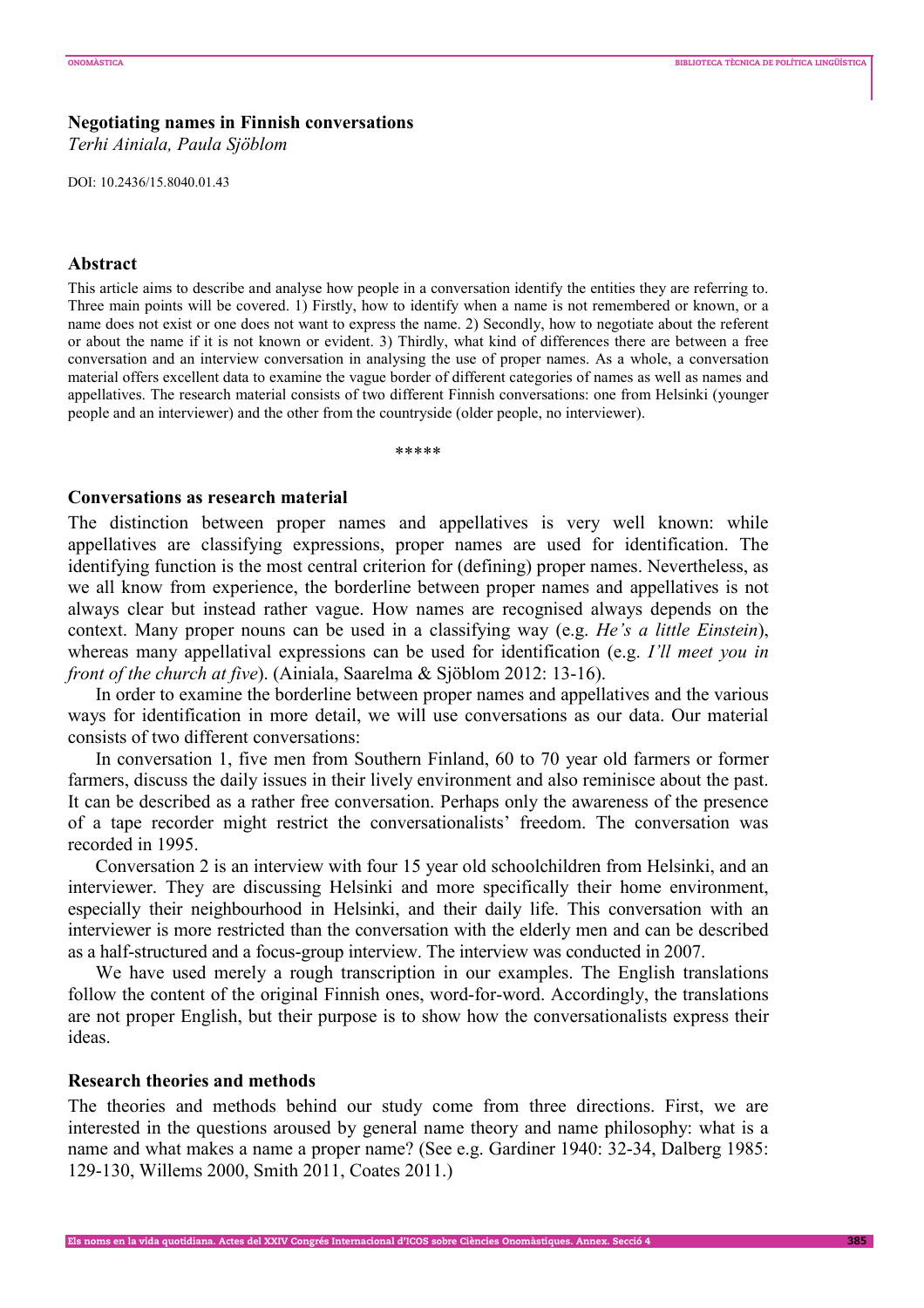Secondly, we have a cognitive linguistic point of view to names and naming. We hold proper names as equal symbolic units with other words of language. They have a form and a meaning, but their meaning, however, is cognitively somewhat different from that of appellatives. At any rate, the border between proper names and appellatives in real material is vague: people choose the expressions that best serve their aims, expressions which function so that all those present could get the closest common idea of what they mean. Language is not just a subjective cognitive phenomenon but also a social and functional action. (See e.g. Sjöblom 2006, 2011.)

Thirdly, socio-onomastics acknowledges the fact that social and situational variation exists and searches for the reasons for this. This is essential for our study. What kind of variation – both social and situational – exists there, and what are the roles of different variables in various contexts? (More about socio-onomastics, see Ainiala 2008, 2010.)

# **Research questions**

We have three main questions. In the first one, we ask how people identify an entity when its name is not remembered, or the name is not known, or one does not want to express the name, or a name does not exist. In most of these cases, the borderline between proper name and appellative becomes a matter of interest. If one does not know or remember the name or if the name does not even exist and one still has to identify the referent, it has to be identified in that particular situation amongst the participants. Sometimes, for some reason, the speakers might not want to express the name: it might be indiscreet or improper or it maybe has been given by authorities and not approved by the language community. What devices and practices there are to identify the referent?

Upon comparison with Emanuel Schegloff's (1972) ideas of place formulations, we can say that besides proper names, speakers also use other means of language for identifying single referents: Geographical expressions, such as postal addresses or latitude-longitude specifications, may specify a place. Entities can also be identified by relating them to people; one can use proper names for help (*Eddy's firm*) or merely identify with appellatives (such as *home* which always has an identifying function related to the person speaking or being spoken about). We may also identify places in relation to landmarks (*behind the big oak*, *by the corner of the theatre*, *there opposite McDonald's*). Finally, pronouns are used for identifying, as in our material *this is very brisk*, meaning 'this person'.

Our second research question can be seen as kind of a continuation to the first one. How do we negotiate about the referent or about the name if it is not known or evident? Even here, the various ways of identifying are substantial.

And finally, we will look at the differences between our two conversations and ask what possibilities the different kinds of conversations offer onomastic research.

### **The name is not remembered**

It is usual that in a conversation one does not remember a name that he or she definitely knows. The first example can be described as a basic case of a situation where the name is not remembered.

Ex. 1. (Conversation 2: schoolchildren)

| Emma: No täst tää katu, mikä tää katu nyt onkaan   |
|----------------------------------------------------|
| Well here this street, whatever this street now is |
| Aleksi: Hesari siis varmaan.                       |
| Hesari that is probably.                           |
| Ronja: Siis Hesari.                                |

Els noms en la vida quotidiana. Actes del XXIV Congrés Internacional d'ICOS sobre Ciències Onomàstiques. Annex. Secció 4 386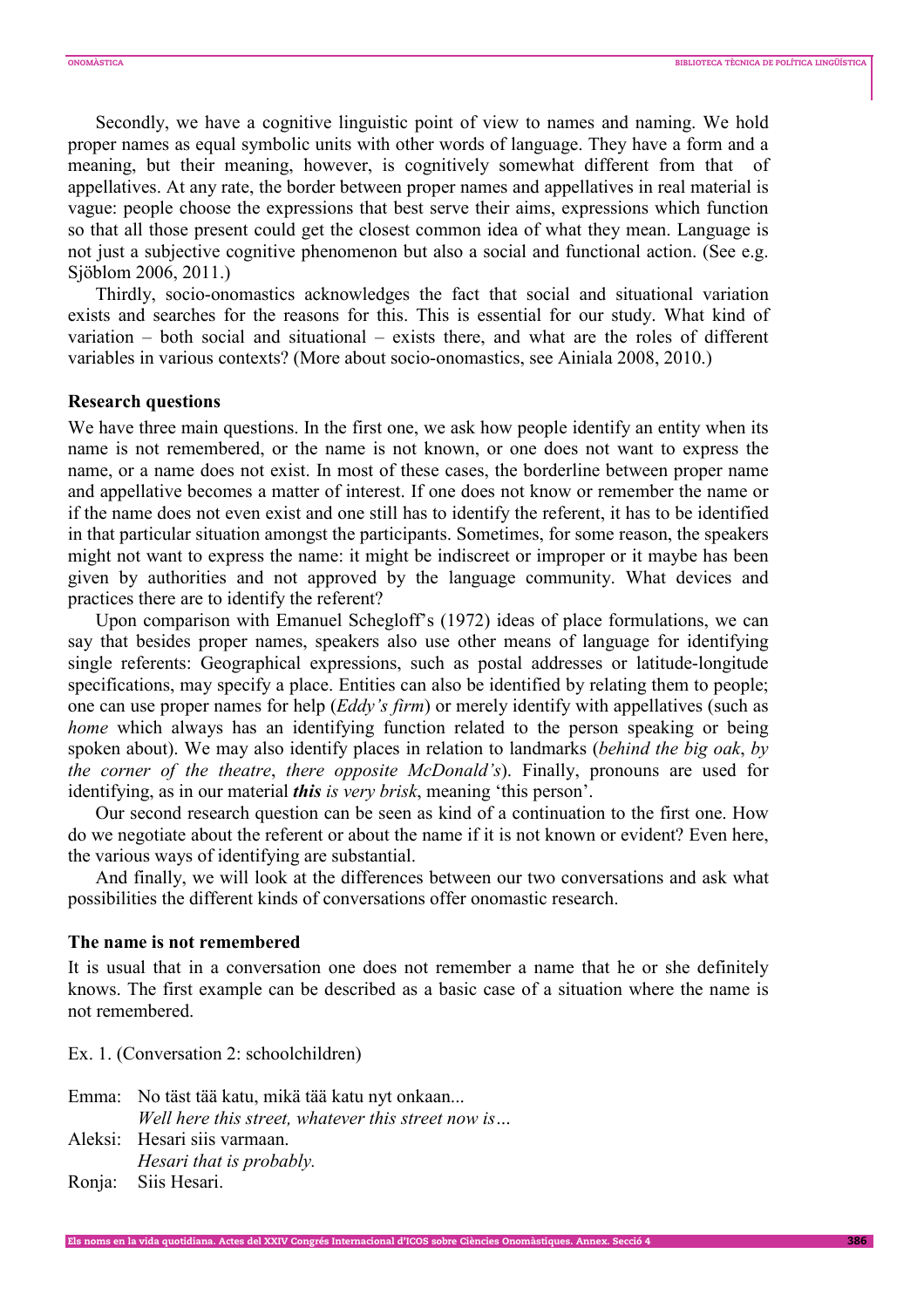*Yeah, Hesari.*  Emma: Niin ni, mä en ite kulkis täs illalla. *Yeah so, I would not myself walk here in the evening.*

The speaker, Emma, does not remember the name of the particular street. She is using a demonstrative pronoun *tää katu* ('this street'); the pronoun defines a particular place and indicates that the speaker wants to identify it. In turn, *mikä - - onkaan* ('whatever this is') shows that the speaker does not remember the name of the street but she would like to identify the street by its name. Aleksi quickly gives a suggestion and an answer, *Hesari,*  which is a slang variant of an official street name *Helsinginkatu* 'Helsinki street'. Ronja repeats and confirms the name. Emma accepts the name and manages to go on with her story.

This is a common way of getting through a situation where someone does not remember the name. At the same, this is also an example of how we negotiate about the name (cf. the second research question). Since the name is remembered by Aleksi and Ronja, and all the participants agree to the name, the negotiation runs quickly and smoothly.

However, we are aware of the fact that displaying uncertainty (like Emma here) could be interpreted as an interactive resource (Goodwin 1987: 115-118). If this would be the case here (i.e. the name is remembered but not expressed), it actually does not change the core issue in our point: what happens if the name is not expressed by the speaker?

# **The name is not known or it does not even exist**

Our second example is from a situation in which the speakers do not know the name, although the referent definitely has one. The elderly men try to get a consensus about the referent: the person who brings the daily mail by car and who elsewhere in the conversation turns out to be a very quick, precise and hardworking woman.

Ex. 2. (Conversation 1: elderly men)

|         | Tauno: Joo se o reipas se mikä,<br>Yes, this is brisk, this what,<br>- (Aulis & Martti comment on Tauno's statement in a few following sequences)                                                                 |
|---------|-------------------------------------------------------------------------------------------------------------------------------------------------------------------------------------------------------------------|
|         | Tauno: Ketäs näät on siin joskus ai-, nii o se päiväposti kuka, kukas se o siin, onks se nain-?<br>Who are these that there sometimes dri-, well, is <b>the daily mail who</b> , who is it there,<br>is the wom-? |
| Aulis:  | Se o hyvi tutunäköne ihmine mutta en miekää nimee tiiä.                                                                                                                                                           |
|         | It $(= she)$ is a very familiar looking person but I don't know the name either.                                                                                                                                  |
| Tauno:  | Nii.                                                                                                                                                                                                              |
|         | Yeah.                                                                                                                                                                                                             |
| Martti: | Mie en tijä kenenkää nimmee.                                                                                                                                                                                      |
|         | I don't know anybody's name.                                                                                                                                                                                      |
| Aulis:  | Ja se ajjaa ja melkei tuota siin kaheksa ajois tullee tämä päiväposti.                                                                                                                                            |
|         | And it $(= she)$ drives and almost about at eight comes this daily mail.                                                                                                                                          |

Just before this extract, the men have been speaking about the delivery of mail, what time the post comes and what aspects affect the delivery time (such as the weather or the person delivering the mail). In the first line Tauno wants to bring a person he considers a good postwoman to the conversation. He has already expressed his desire to discuss this person a bit before by saying: *Yes, this is brisk, this what –*. The other men have shown that they know which person he is referring to and, in this fragment, they find out and agree that they do not know her name.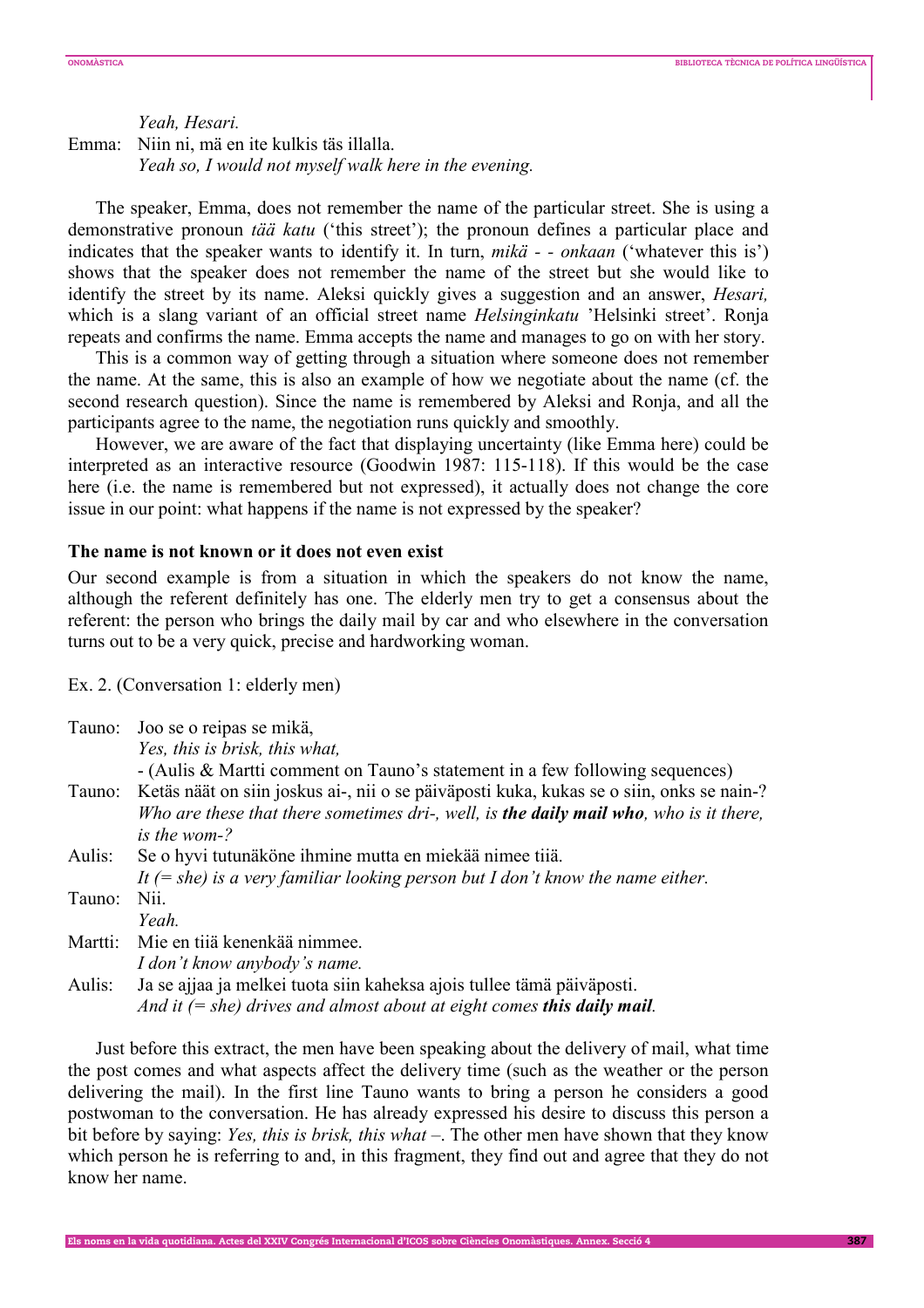Tauno asks the other men *who is the daily mail who* and continues describing this person by the word *woman*, but Aulis interrupts by saying *It is a very familiar looking person but I don't know the name either.* (Note that in colloquial Finnish, it is very common to use the pronoun *se* 'it' for people as well.) Tauno shows his understanding (*Yeah*) and Martti joins in by saying *I don't know anybody's name*, referring to all those who deliver mail.

An interesting thing is how the men use the expression *the/this daily mail* as a kind of proper name referring to a person. It gets an identifying function in this conversation and it is also used in the conversation after these sequences. This is an example of a kind of situation where new names may emerge. If the conversationalists want to individualise a being (a person, a place or a thing), they will describe it so that all participants can understand which entity is being discussed. This may gradually lead to the development of a new proper name or a new appellative, or it could remain just a one-time expression. (Sjöblom 2011: 70-71.)

In example 2, the speakers knew that the referent has a name even though they did not know it. Sometimes we need to speak about individual referents which do not have a name at all. In example 3, for instance, the particular place where the speaker Aleksi lived has no name.

Ex. 3. (Conversation 2: school children)

Aleksi: Mä muistan ku mä asuin tos Porvoonkadul, just tossa kouluu vastapäätä.  *I remember when I lived right there on Porvoonkatu, right there opposite the school.*

Just as in the case in which the participants do not know the name of the entity, the case in which everyone knows that the entity has no name can sometimes result in identifying it with a shorter appellatival expression or even with a name. If Aleksi was to speak about this place more often – with his friends, for example – a proper name might arise. Using a proper name is more economical than speaking about the referent with a long description.

# **One does not want to express the name**

On occasion, an entity has a name and participants also know it, but for some reason they do not want to say the name out loud. This may happen for example due to an affinity between the conversationalists: they are integrating themselves to a certain group or culture which has its own jargon and want to separate themselves from other groups. To avoid pronouncing a name and to choose another name can also be a result of stylistic or situational boundaries, or it can be a question of taboos or beliefs. There can be semantic reasons for avoidance, as well. (Alford 1988: 105-117, Sjöblom 2011: 69.)

Example 4 describes a situation in which the youngsters separate themselves from authorities by refusing to use the official place name.

Ex. 4. (Conversation 2: school children)

Int: Onks sillä Eläintarhan sillä skeittipaikalla esimerkiks mitään muuta nimeä vai millä silleen niinku kutsut sitä? *Has the skating place at Eläintarha for example any other name or how do you like to call it?* Aleksi: Me vaan sanotaan, Eltsuun mennään skeittaa.  *We just say, we go to Eltsu to skate.*  Int: Joo.  *Yeah.*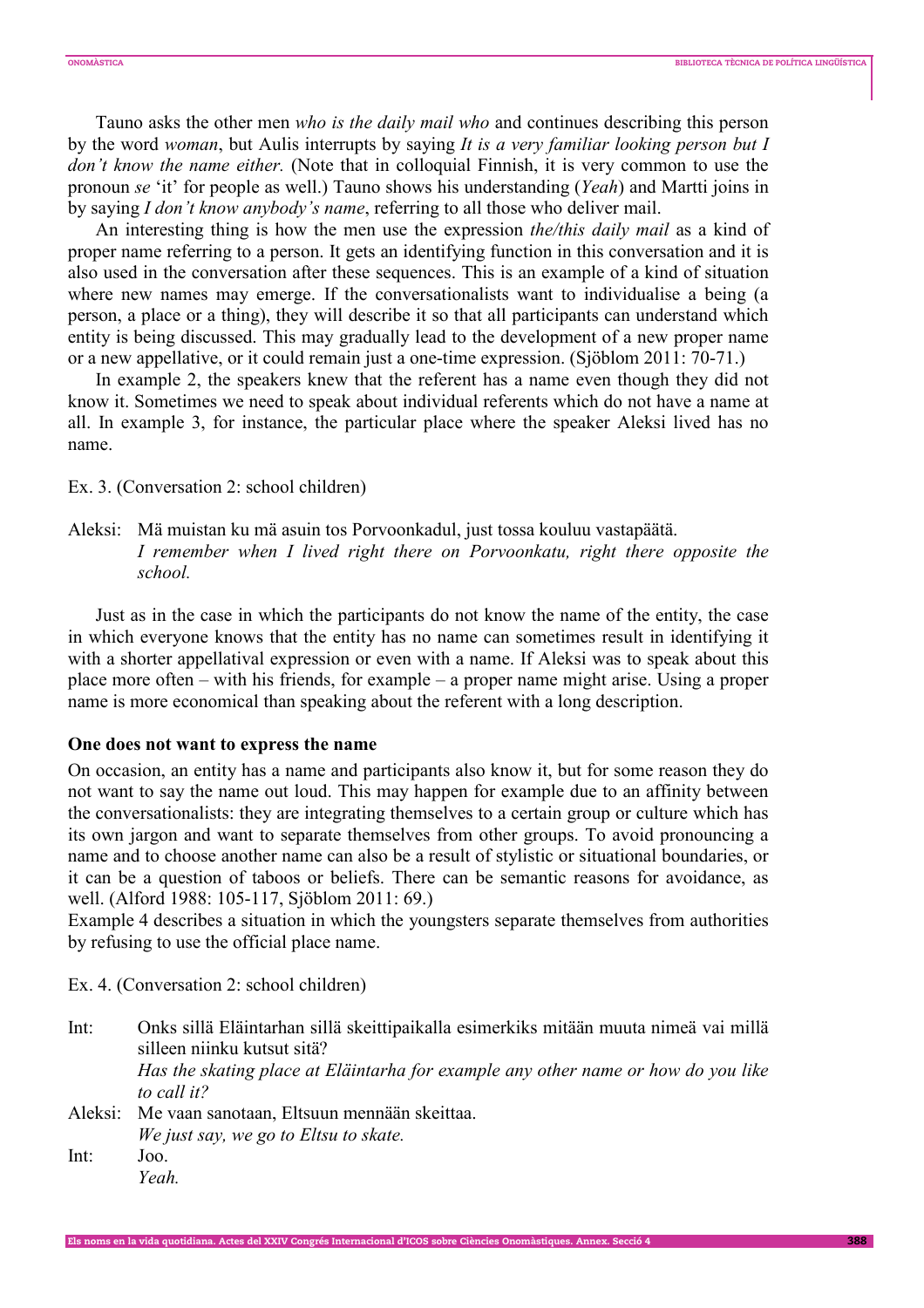Aleksi: Oli sil joku outo nimi mitä se yritti se valmistaja, mut ei kukaan ees muista sitä varmaan.

 *It had some weird name that the manufacturer tried to, but no one even remembers that probably.* 

The interviewer wants to know how the youngsters call a place which must be important to them because of its use as a skating place. Aleksi does not want to express the name even though he is likely to remember it, inferring from the word *probably* in the last line: *no one even remembers that probably*. The skate boarding community has apparently not accepted *Micropolis*, the official name of the skate park given by the manufacturer, as a part of their onomasticon and own language. They rather call it by a self-made name, *Eltsu*. It is a slang variant of an official name *Eläintarha* which refers to a neighbourhood (or park or sports field) where the skating place is located (Paunonen 2000 s.v. *Eltsu*).

This example does not exactly describe nor illuminate the borderline between proper names and appellatives, but rather shows how names are not necessarily used even if they are known. Instead, people use other (unofficial) names or other ways of identifying the referent.

#### **Negotiating names**

We have found out that in a conversation, the speakers negotiate and try to get a mutual understanding of what is being spoken about. They also negotiate for the expression: do they use a proper name and what is the name, or do they use another identifying expression. At an end they somehow mark that they have reached a mutual understanding, such as in the example 5 below.

Ex. 5 (Conversation 1: elderly men)

| Tauno:  | Olik se siu kaveriis kuule se mikä – tää tää tää – Torvise tyttö. Eikse olt siu          |
|---------|------------------------------------------------------------------------------------------|
|         | kaveriis?                                                                                |
|         | Wasn't it your friend, listen, the one who – this this this – Torvinen's girl. Wasn't it |
|         | $(= she)$ your friend?                                                                   |
|         | Minna: Eei. En mie ees tunne ketää Torvisen tyttöö.                                      |
|         | No-o. I don't even know any Torvinen's girl.                                             |
| Martti: | No tää – ehh, Askon – tunnetha sie vissii ni, opiskellee semmosel alal että              |
|         | ulkomaille lähetystöihi ja muuta –                                                       |
|         | Well this – ehh, Asko's – you know surely so, studies in such a field that abroad to     |
|         | embassies and other $-$                                                                  |
| Aulis:  | Onks se se                                                                               |
|         | Is it that                                                                               |
| Tauno:  | Torvise, mikä tuota metsää koitti –                                                      |
|         | Torvinen's, who well the forest tried to $-$                                             |
| Aulis:  | Ai tää? Nii sen tyttö.                                                                   |
|         | <i>Oh this one? Yes, its <math>(= his)</math> girl.</i>                                  |
| Tauno:  | Ni, sen tyttö                                                                            |
|         | Yes, its girl.                                                                           |
| Aulis:  | Jaa.                                                                                     |
|         | Oh, yes.                                                                                 |
| Keijo:  | Joo, joo.                                                                                |
|         | Yes, yes.                                                                                |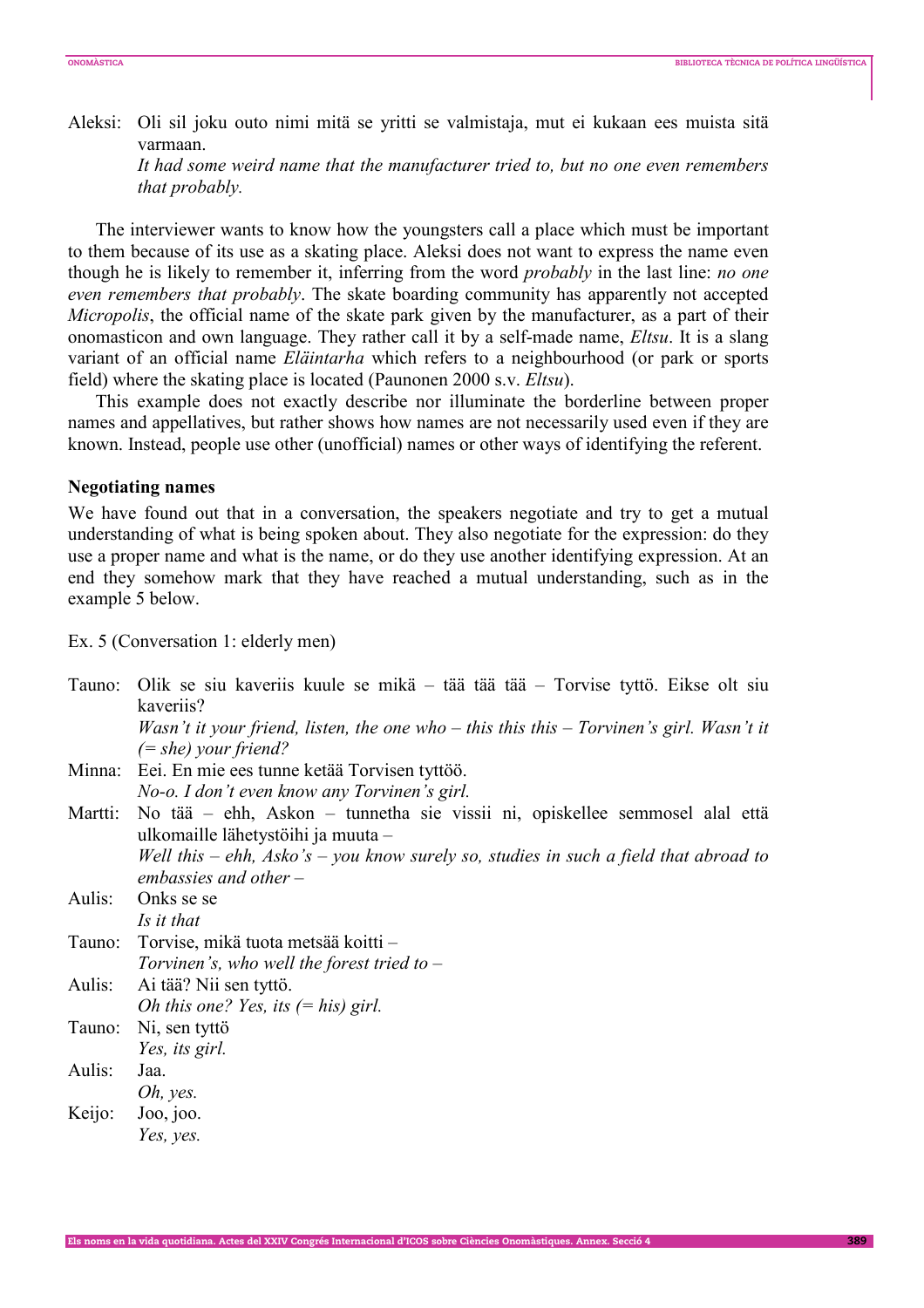The primary section is much longer, and Tauno and Martti define who are they talking about in several ways. In this shortened section, it is possible to see how Aulis and Keijo also show that they know the referent (*Oh yes, Yes yes*). Minna does not react at the end, which either means that she does not recognise the person with the aid of the men's descriptions or that she does not include herself into the conversation or is not interested.

### **Comparison of the two data**

There are some differences in the two sets of material. In conversation 1, the old men talk about referents, and names usually are not the subject of the conversation except when there is confusion or uncertainty of a name. In these cases, a name would specify the referent. Names in conversation 1 are just a part of the symbolic units that build the speakers' mutual mental world.

In conversation 2, there is a great deal of metalinguistic talk about names. The informants or speakers interpret the names they are talking about. They express their opinions and observations of names and their use.

Our research material has brought up some interesting ideas for future studies. First, people use several ways to identify entities, proper names are equal to other symbolic units and they can be chosen as well as some other expressions. Secondly, the most important thing in a conversation is to convey meanings and collaborate to get a mutual understanding. The border between proper names and appellatives is not essential in a conversation, however it is vague. Appellatives can take the function of a proper name and vice versa. And finally, conversation material has turned out to be an interesting new starting point as well when exploring philosophical questions on name, such as what is a proper name and what makes an expression a name. We will look into these issues in greater detail in the future.

#### **Bibliography**

- Ainiala, Terhi. 2008. Socio-onomastics. In: Jan-Ola Östman & Jef Verschueren in collaboration with Eline Versluys (ed.), *Handbook of Pragmatics* 12, 2008 installment, 1- 18. Amsterdam/Philadelphia: John Benjamins.
- Ainiala, Terhi. 2010. Use of slang toponyms in Helsinki. In: Nicolas Pepin & Elwys De Stefani (ed.), *Eigennamen in der gesprochenen Sprache*, 101-125. Tübingen: Francke Verlag.
- Ainiala, Terhi; Saarelma, Minna; Sjöblom, Paula. 2012. *Names in Focus. An Introduction to Finnish Onomastics*. Helsinki: Finnish Literature Society.
- Alford, Richard D. 1988. *Naming and identity: a cross-cultural study of personal naming practices*. New Haven: HRAF Press.
- Coates, Richard. 2011. Some consequences and critiques of the pragmatic theory of properhood. – *Onoma 41* (2006), 27-44.
- Dalberg, Vibeke. 1985. On homonymy between proper name and appellative. *Names 33*, 127-135.
- Gardiner, Alan. 1940. *The theory of proper names. A controversial essay*. London: Oxford University Press.
- Goodwin, Charles. 1987. Forgetfulness as an interactive resource. *Social Psychology Quarterly* 50:2, 115-131.
- Paunonen, Heikki 2000: *Tsennaaks Stadii, bonjaaks slangii. Stadin slangin suursanakirja*. [The dictionary of Helsinki slang.] Helsinki: WSOY
- Schegloff, Emanuel. 1972. Notes on a conversational practice: Formulating place. In: David Sudnow (ed.), *Studies in Social Interaction*, 75-119. New York: Free Press.